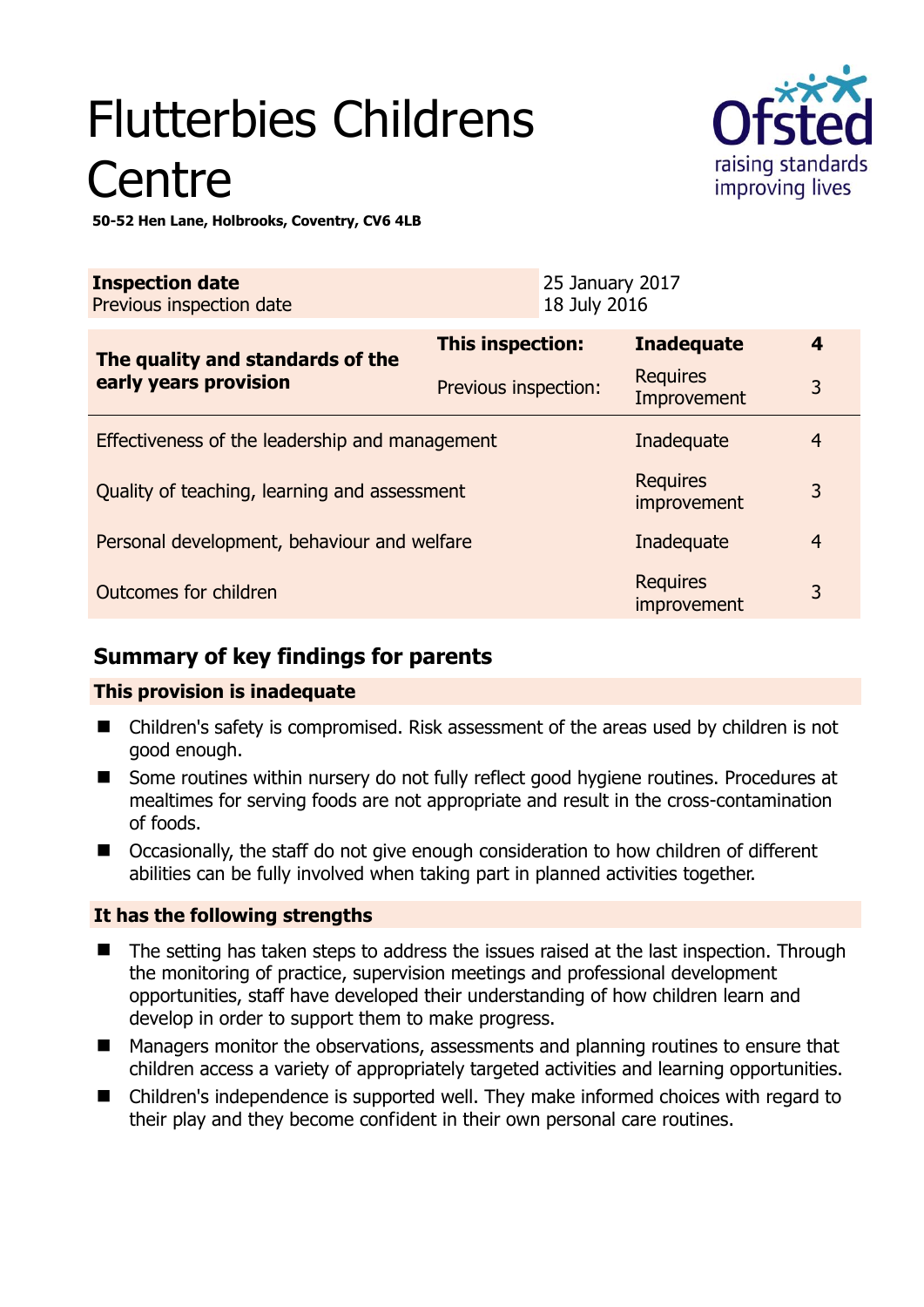## **What the setting needs to do to improve further**

## **To meet the requirements of the early years foundation stage and the Childcare Register the provider must:**

|                                                                                                                                                                          | <b>Due Date</b> |
|--------------------------------------------------------------------------------------------------------------------------------------------------------------------------|-----------------|
| take all reasonable steps to ensure that children are not exposed<br>to risks, with specific regard to ensuring all potential hazards are<br>removed in the outdoor play | 27/01/2017      |
| ensure that those responsible for preparing and handling food are<br>competent to do so.                                                                                 | 26/01/2017      |

## **To further improve the quality of the early years provision the provider should:**

 $\blacksquare$  support the involvement of children of different ages when they take part in planned activities together.

#### **Inspection activities**

- $\blacksquare$  The inspector observed activities in all of the play areas, the outside learning environment and conducted joint observations with the nursery manager.
- The inspector held a meeting with the manager of the provision. She spoke to staff and children throughout the inspection when appropriate.
- The inspector looked at children's assessment and planning documentation, the setting's risk assessment and safety records.
- The inspector checked evidence of suitability and qualifications of staff working within the setting, the provider's evidence of self-evaluation and a range of other documentation.
- The inspector took account the views of parents spoken to on the day of the inspection.

## **Inspector**

Tracey Boland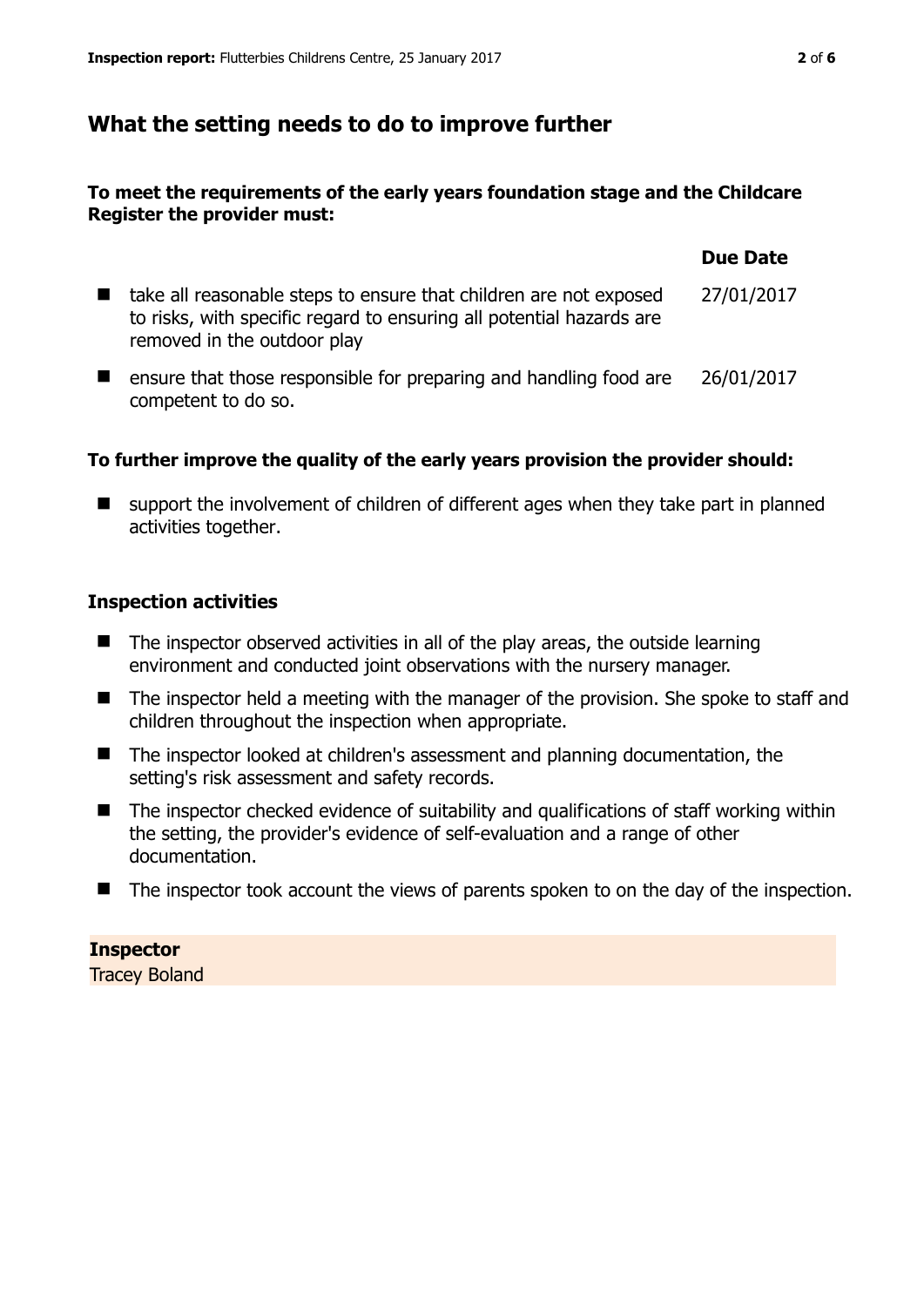# **Inspection findings**

## **Effectiveness of the leadership and management is inadequate**

Arrangements for safeguarding are not effective. Staff do not assess potential risks within the environment appropriately, especially in relation the outdoor area. While documentation is completed to say all areas are safe and suitable for the children to use, in fact there are times when this is incorrect. For example, cat faeces is not identified or removed from the play area and broken plastic planters with sharp edges where children play. That said, staff are aware of the potential signs of abuse and neglect and ensure that parents adhere to the clear policy that asks that no mobile phones and cameras are used in the nursery. Clear routines are in place for the recruitment of new staff. Required checks are undertaken to ensure staff are suitable to care for children. Appraisals and support systems enable managers and staff to identify professional development opportunities and monitor practice. Managers and staff are developing systems for promoting partnerships with parents. A recent change of management has led to a review of practices. New ideas are currently being introduced to encourage parents and staff to work together to help develop the nursery provision. On the whole parents are happy with the service.

## **Quality of teaching, learning and assessment requires improvement**

Staff develop an understanding of children's interests and abilities through information gathered from parents at the start of their child's placement. They use this alongside their own observations and assessments to identify future learning needs and to plan a variety of activities. Children's language and communication skills are supported by staff. They use repetition of simple language for babies and young children and encourage older children to talk about and recall activities they have been involved in. Older children use their imagination. For example, they use tools to cut materials and safety equipment, such as hard hats and high-visibility jackets as they build and construct using large foam bricks. Children are encouraged to count and identify numbers during activities. However, staff do not always take into account the different learning abilities of the children during planned activities.

## **Personal development, behaviour and welfare are inadequate**

Children's welfare is not assured. For example, staff scraping food off a child's plate back into the serving dish is not appropriate and poses a risk to children's health. While children enjoy spending time outdoors each day, procedures for ensuring all areas are safe and suitable are not good enough. Children are relaxed in the daily routine. Staff promote good behaviour and children are fully conversant with the 'golden rules' that are in place within the nursery. Children's dietary needs are known by staff and respected. Meals are freshly prepared each day and there are ample foods provided. Children rest and sleep according to their needs and their individual care routines are followed by staff. Children use a variety of equipment that support their physical development. For example, they use wheeled toys and equipment. They develop control and coordination as they use low-level wooden bars to walk along. Babies enjoy moving their bodies to music.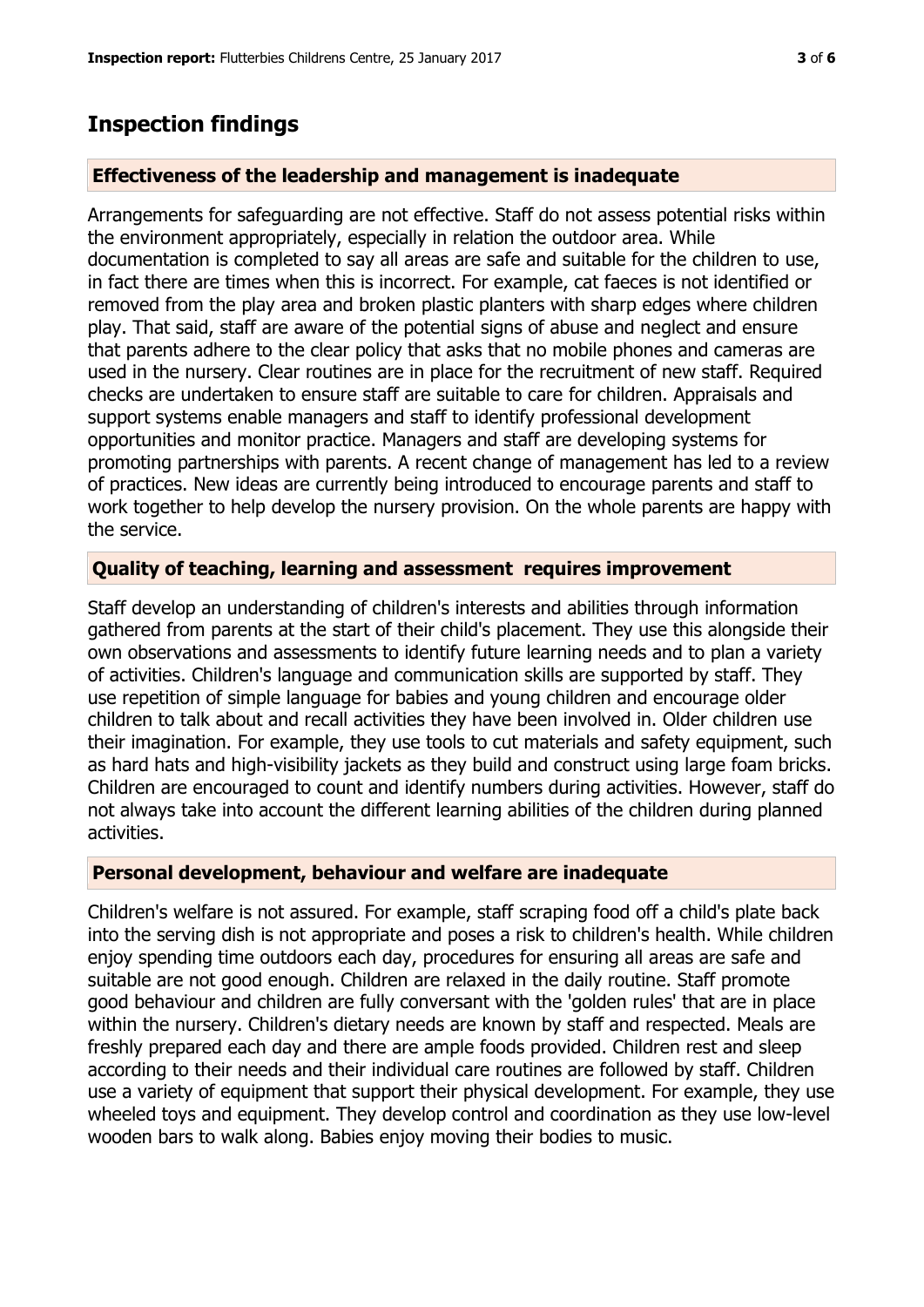## **Outcomes for children require improvement**

While children generally make progress, there are times when activities to support their counting skills and number recognition do not take account of the differing learning abilities of the children involved. Children enjoy playing with their chosen friends and close relationships have formed. Children develop their independence skills. They learn to put their coats and wellingtons on for outdoor play. Children make marks and practise their early writing skills. Older children collect their name cards at group time and place them on the wall to show they are present.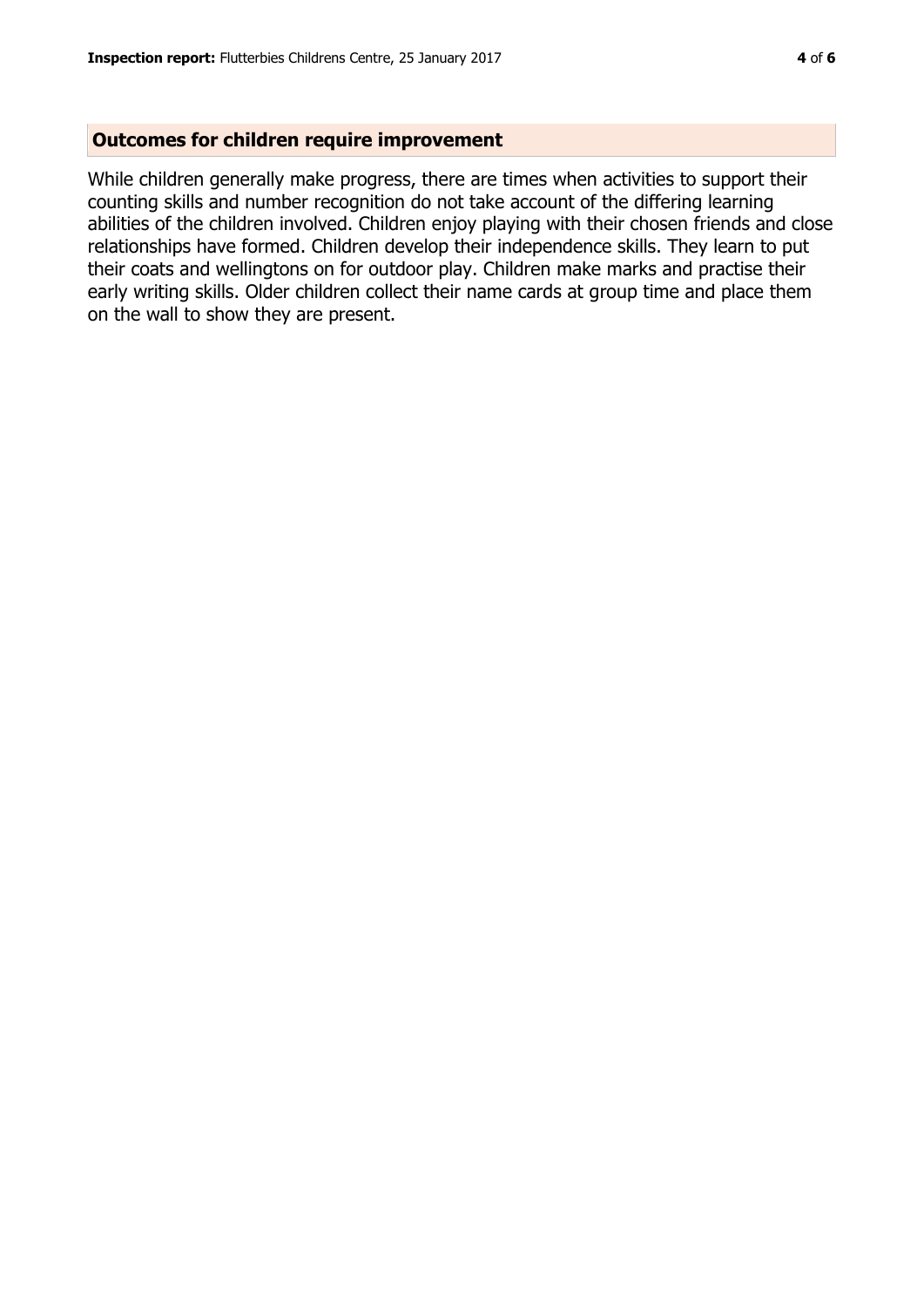## **Setting details**

| Unique reference number                             | EY418306                                               |
|-----------------------------------------------------|--------------------------------------------------------|
| <b>Local authority</b>                              | Coventry                                               |
| <b>Inspection number</b>                            | 1057188                                                |
| <b>Type of provision</b>                            | Full-time provision                                    |
| Day care type                                       | Childcare - Non-Domestic                               |
| <b>Registers</b>                                    | Early Years Register, Compulsory Childcare<br>Register |
| Age range of children                               | $0 - 5$                                                |
| <b>Total number of places</b>                       | 58                                                     |
| Number of children on roll                          | 64                                                     |
| <b>Name of registered person</b>                    | Tommies Childcare Ltd                                  |
| <b>Registered person unique</b><br>reference number | RP900852                                               |
| <b>Date of previous inspection</b>                  | 18 July 2016                                           |
| <b>Telephone number</b>                             | 02476 638 700                                          |

Flutterbies Childrens Centre was registered in 2010. It employs eight members of childcare staff. All of whom, hold early years qualifications to level 2 or 3. The setting is open all year round from Monday to Friday and sessions are from 7.30am to 6pm. It provides funded early education for two-, three- and four-year-old children.

This inspection was carried out by Ofsted under sections 49 and 50 of the Childcare Act 2006 on the quality and standards of provision that is registered on the Early Years Register. The registered person must ensure that this provision complies with the statutory framework for children's learning, development and care, known as the early years foundation stage.

Any complaints about the inspection or the report should be made following the procedures set out in the guidance 'Complaints procedure: raising concerns and making complaints about Ofsted', which is available from Ofsted's website: www.gov.uk/government/organisations/ofsted. If you would like Ofsted to send you a copy of the guidance, please telephone 0300 123 4234, or email enquiries@ofsted.gov.uk.